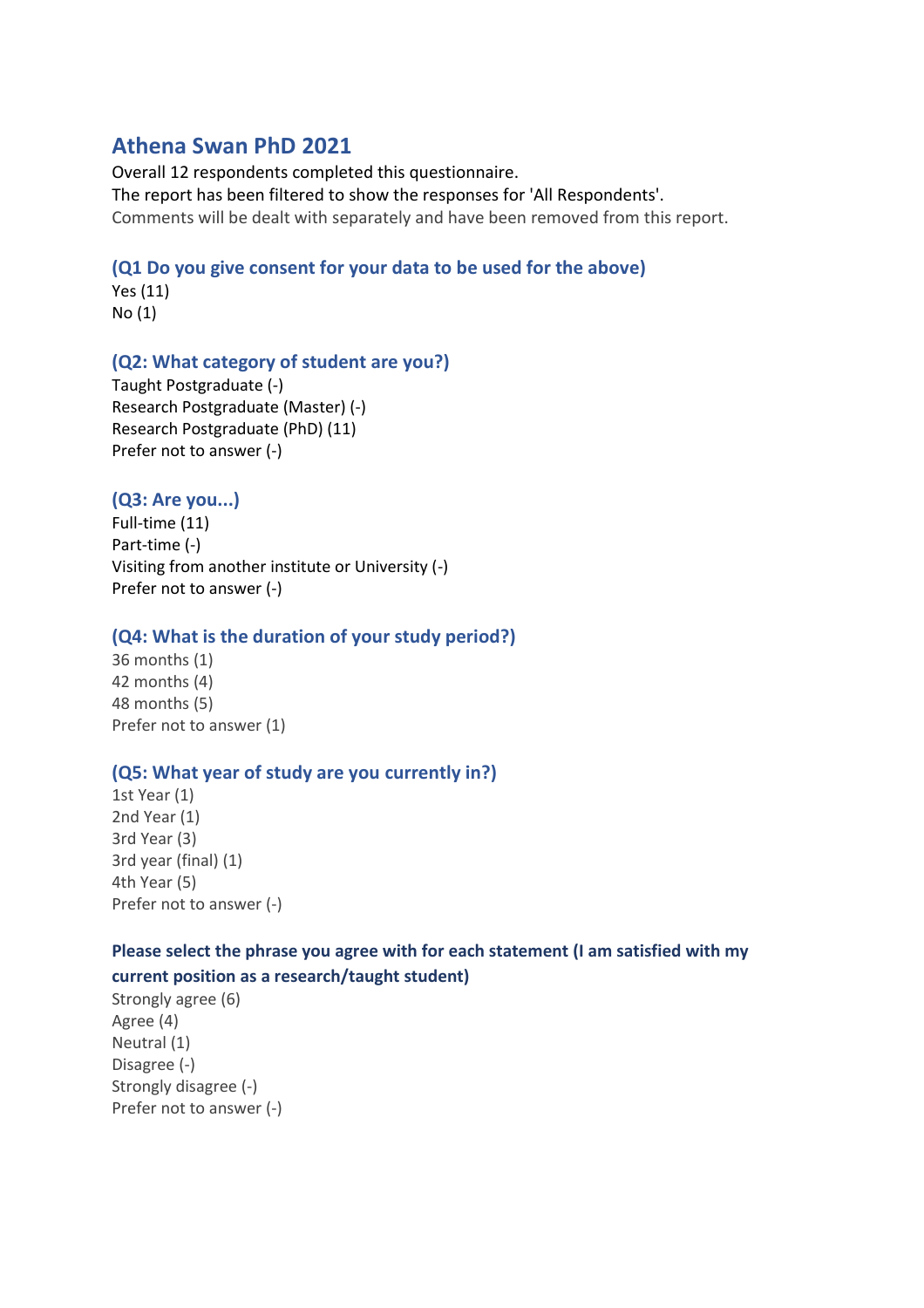#### **(Q7 Do you have a career adviser?)**

Yes (4) No (6) Don't know (1) Prefer not to answer (-)

#### **(Q8 If you answered 'No' to the previous question, would you like a career adviser?)**

Yes (5) No (-) Don't know (1) Prefer not to answer (-)

#### **(Q9 Please select the phrase you agree with for each statement)**

### **(The level of advice received from the Rowett Institute/my supervisor concerning my career development is fair and helpful)**

Strongly agree (1) Agree (7) Neutral (-) Disagree (1) Strongly disagree (-) Don't know (2) Prefer not to answer (-)

### **(There is a good support for making the transition from Postgraduate student to Postdoc/Career outside academia)**

Strongly agree (3) Agree (2) Neutral (2) Disagree (2) Strongly disagree (-) Don't know (2) Prefer not to answer (-)

### **(There is a good level of networking among the PhD Students and between PhD students and Staff in my Institute)**

Strongly agree (5) Agree (1) Neutral (1) Disagree (4) Strongly disagree (-) Don't know (-) Prefer not to answer (-)

### **(Q11 I identify as a)**

Woman (including trans-woman) (8) Man (including trans-man) (3) Prefer not to answer (-)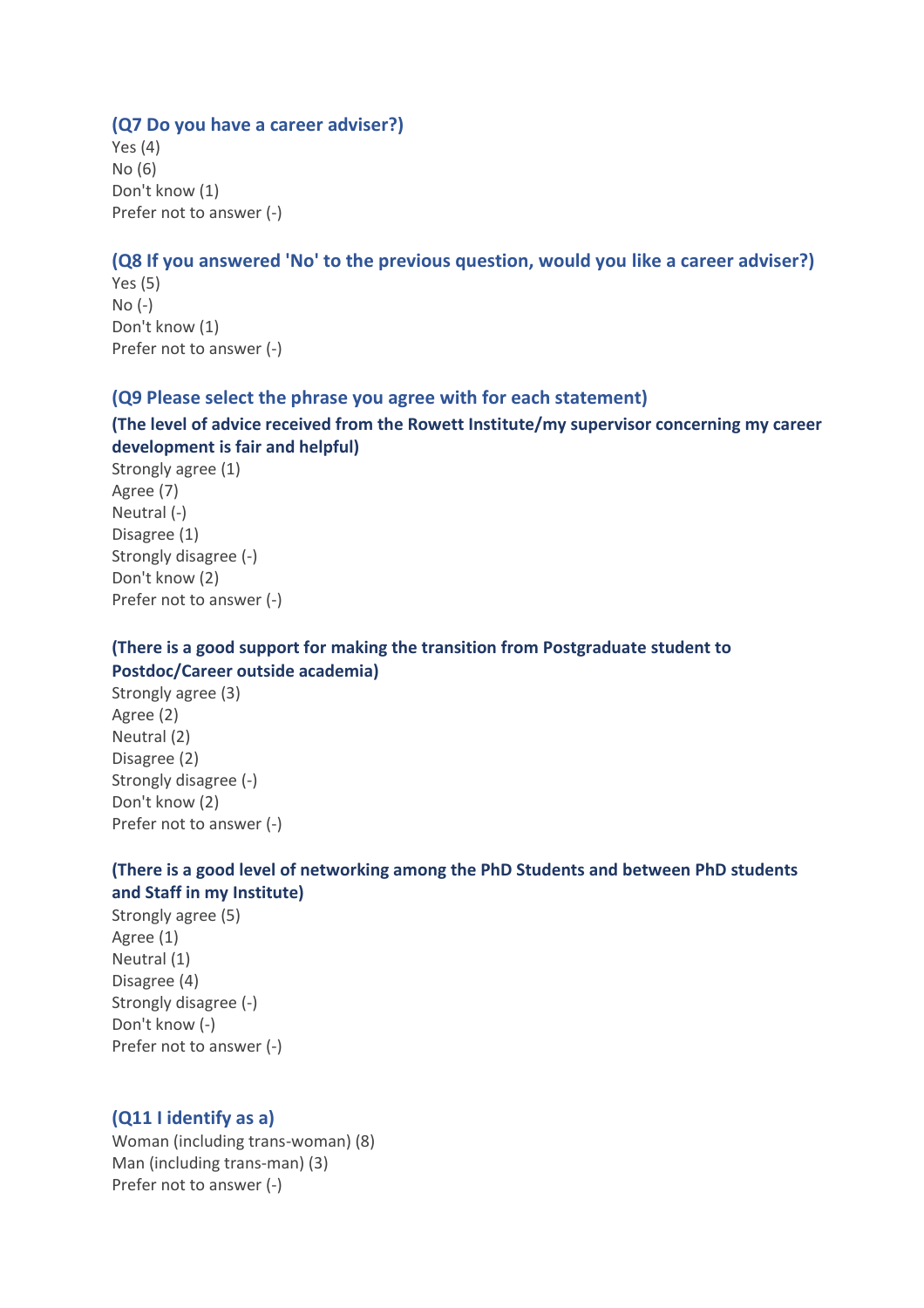### **(Q20 If you have indicated any areas where men and/or women are treated less favourably, can you please comment below in more detail?** Nothing

### **(Q21 Can you think of an occasion where you feel you were treated less favourably or discriminated against due to your gender?)** Nothing

### **(Q22 How did you resolve the issue?)**

I dealt with the issue myself by approaching the person/group involved (-) I reported the issue to the Academic Registrar's Office (-) I reported the issue to the Head of Department (-) I reported the issue to Athena SWAN (-) I reported the issue to Advisers of Studies (-) I reported the issue to Student Support Services (-) I did not undertake any action (-) Not applicable (2) Prefer not to answer (-) Other (-)

### **(Q24 Were you satisfied with the way your issue was handled and resolved?)**

```
Yes (-)
No (-)
Prefer not to answer (-)
Other (2)
```
### **(Q25 Please select the phrase you agree with for each statement) (The Rowett Institute is effective in raising awareness of gender equality issues)**

Strongly agree (4) Agree (6) Neutral (1) Disagree (-) Strongly disagree (-) Don't know (-) Prefer not to answer (-)

### **(I am aware of the policies concerning Equality and Diversity)**

Strongly agree (5) Agree (6) Neutral (-) Disagree (-) Strongly disagree (-) Don't know (-) Prefer not to answer (-)

#### **(I am aware of Athena SWAN within the Rowett Institute)**

Strongly agree (6)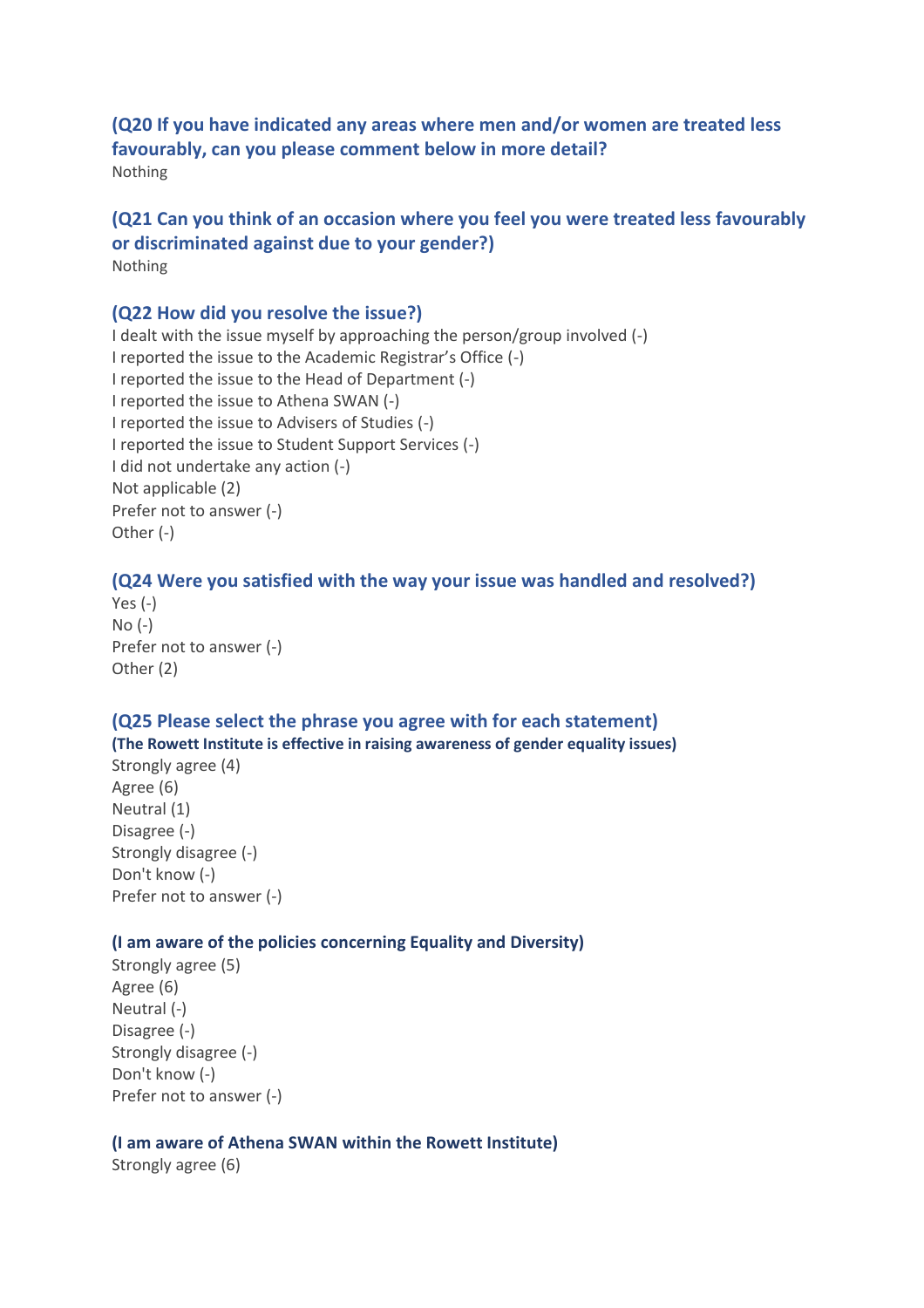Agree (4) Neutral (1) Disagree (-) Strongly disagree (-) Don't know (-) Prefer not to answer (-)

#### **(I am aware of Athena SWAN within the University of Aberdeen)**

Strongly agree (2) Agree (8) Neutral (1) Disagree (-) Strongly disagree (-) Don't know (-) Prefer not to answer (-)

#### **(Q26 How did you become aware of Athena SWAN at the Rowett Insitute?)**

Word of mouth (7) Supervisor (6) Peers (5) Newsletter (8) Noticeboard (2) Prefer not to answer (-) Other (-)

**(Q27 If you are not aware about Athena SWAN within the Rowett Institute and or the University, how would you like such an organization to be advertised?)** (-)

## **(Q28 Do you know where to find information about your rights and responsibilities as a Postgraduate student?)**

Yes (8) No (3) Not applicable (-) Prefer not to answer (-)

### **(Q29 Do you have any caring commitments?)**

Yes - for a child (3) Yes - for another relative (-) Yes - Other (1) No (7) Prefer not to answer (-)

### **(Q30 What are you planning to do after you finish your Postgraduate studies?)**

Academia - Postdoc (6) Academia - Fellowship (1) Academia - Permanent position (1)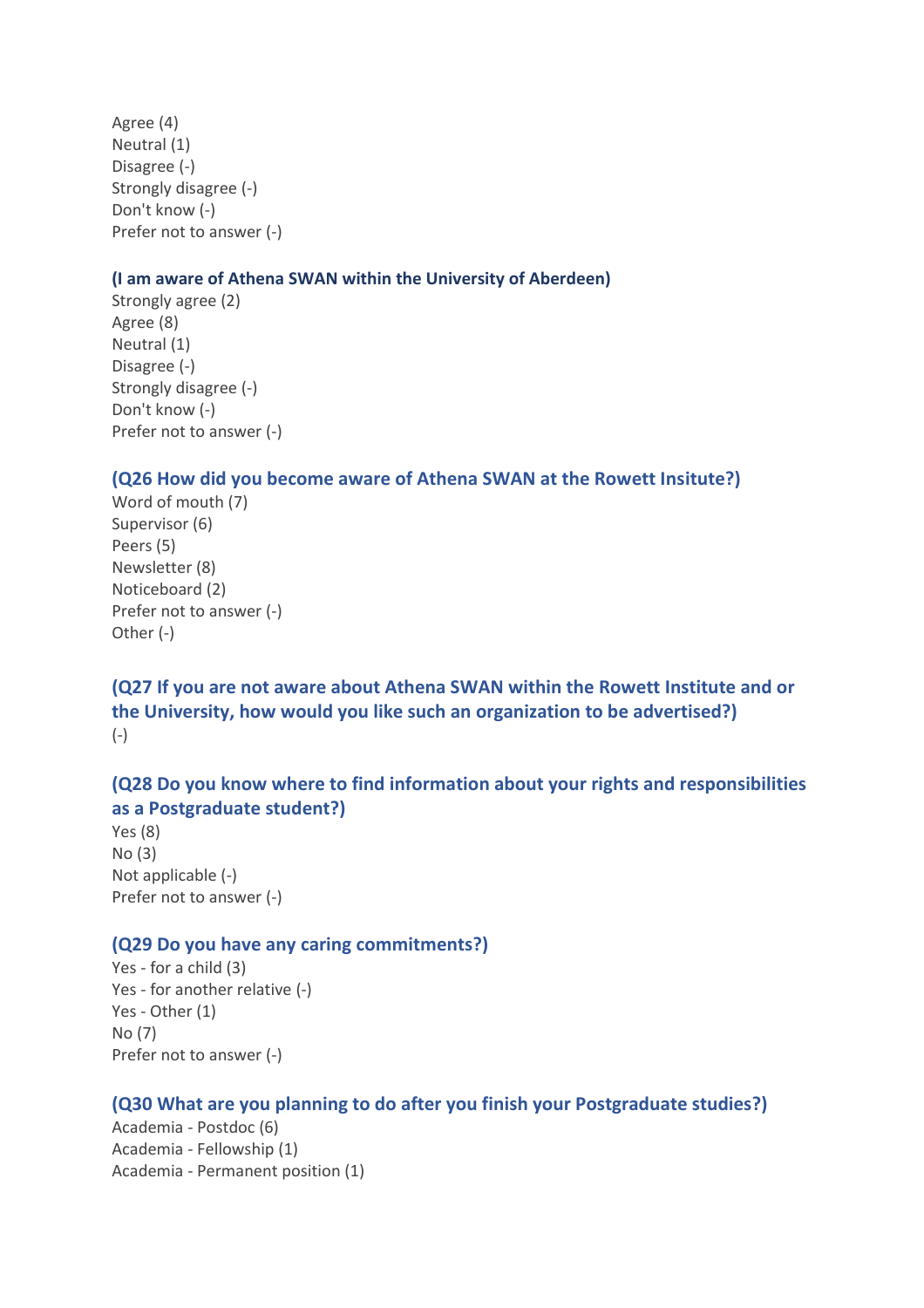Academia - Other (-) Industry (-) Teaching (-) Scientific Journalism/Publishing (-) Other (in science) (1) Other (not in science) (-) Career break (-) Don't know (2) Prefer not to answer (-)

## **(Q31 Please indicate whether you agree or disagree with the following statements) (A career in academia is an attractive prospect)**

Strongly agree (3) Agree (5) Neutral (1) Disagree (1) Strongly disagree (1) Don't know (-) Prefer not to answer (-)

### **(Doing a PhD makes an academic career more attractive)**

Strongly agree (4) Agree (4) Neutral (-) Disagree (1) Strongly disagree (1) Don't know (1) Prefer not to answer (-)

## **(Q32 If you are attracted to a career in academia what are factors that attract you. Please tick all that apply)**

Exciting and interesting projects (9) Contributing new knowledge to science and society (8) Chance for independent research (7) Collaboration potential (7) Opportunity to teach (6) Good working environment (6) Challenge (6) Reasonable/flexible working hours (6) Positive feedback from supervisor (5) Variety (5) Inspiring role models (3) Travel networking opportunities (2)

### **(Q33 What do you think are the most important factors for a successful career in**

**academia?) (Hard work)**  Strongly agree (6)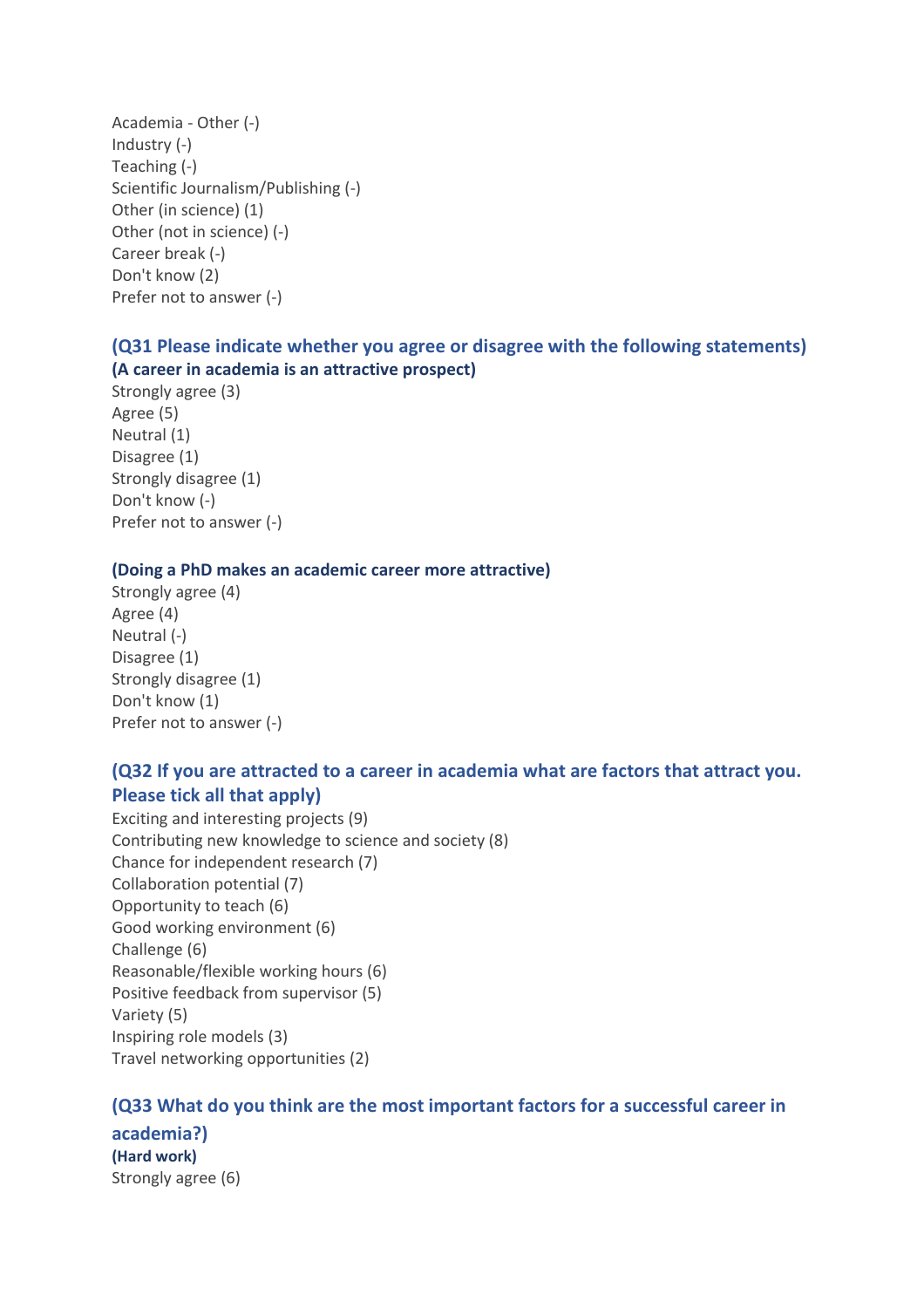Agree (4) Neutral (1) Disagree (-) Strongly Disagree (-) Don't know (-) Prefer not to answer (-)

### **(Supporting environment)**

Strongly agree (8) Agree (2) Neutral (1) Disagree (-) Strongly Disagree (-) Don't know (-) Prefer not to answer (-)

### **(Inspiring supervisor)**

Strongly agree (5) Agree (5) Neutral (1) Disagree (-) Strongly Disagree (-) Don't know (-) Prefer not to answer (-)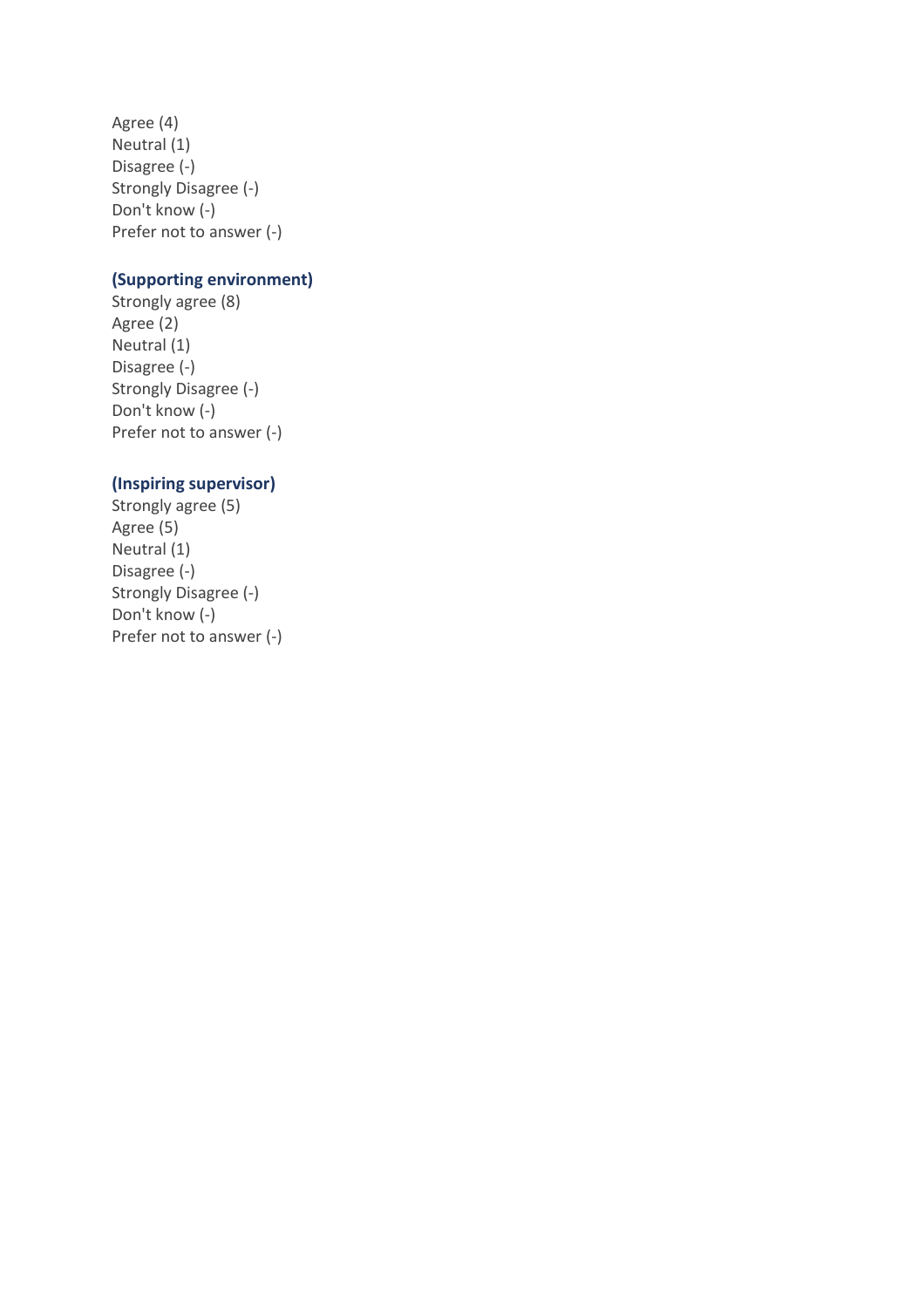## **(Gender)**

Strongly agree (-) Agree (1) Neutral (2) Disagree (3) Strongly Disagree (4) Don't know (1) Prefer not to answer (-)

## **(Luck)**

Strongly agree (-) Agree (3) Neutral (2) Disagree (2) Strongly Disagree (3) Don't know (1) Prefer not to answer (-)

# **(Q34 If you are put off by a career in academia, what are the main factors that put you off? Tick all that apply)**

Short contracts (6) No job security (5) Research funding issues (3) Lack of support (3) Long hours (3) Isolation (2) Low chance of success (2) Competitive atmosphere (2) Poor working environment (2) Salary (1) Repetitive/frustrating work (1) Teaching burden (1)

# **(Q35 Do you think that the University of Aberdeen is encouraging women to follow a**

### **career in science?)**

Yes (11) No (-) Don't know (-) Prefer not to answer (-) Other (-)

# **(Q37 Do you think that the University of Aberdeen encourages people who identify with any of the equality protected characteristics to follow a career in science?)**

Yes (6) No (-) Don't know (5) Prefer not to answer (-) Other (-)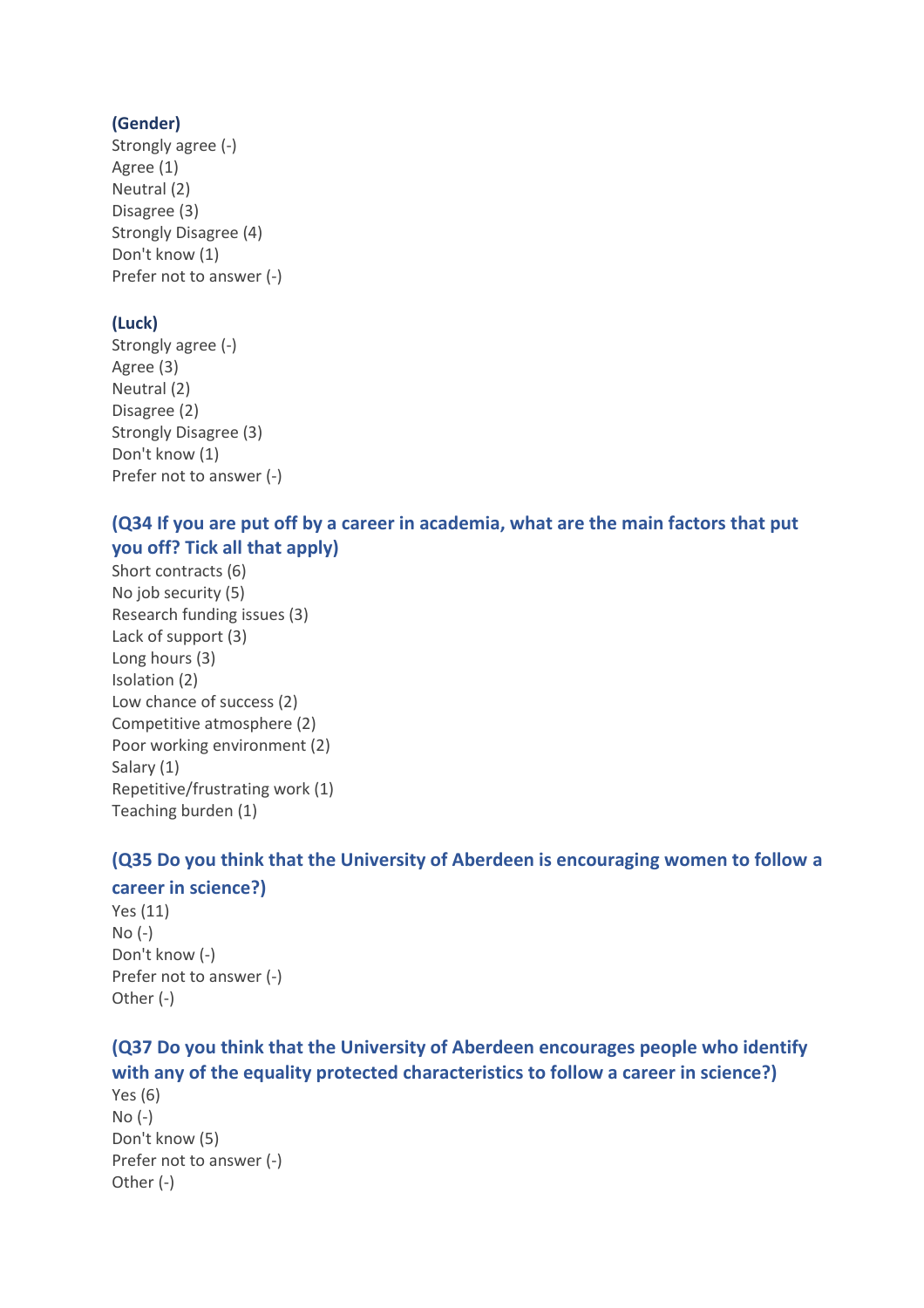## **(Q39 Do you think Inclusion of Athena SWAN news in the fortnightly institute newsletter promotes the values of Athena SWAN in the Institute?)**

Yes (11) No (-) Don't know (-) Prefer not to answer (-)

## **(Q40 Inclusion of Athena SWAN news in the fortnightly institute newsletter highlights social activities and provides additional notification of student development opportunities?)**

Strongly agree (7) Agree (3) Neutral (1) Disagree (-) Strongly disagree (-) Prefer not to answer (-)

# **(Q41 Are you aware of the student and early career researcher resource pages on the Rowett Athena Swan site?)**

Yes (3) No (8)

**(Q42 Athena SWAN at the institute introduced an annual STEM seminar where female speakers give a research seminar followed by a short presentation on their career progression and how they have overcome barriers. Do you think this helps to improve the equality culture of the Institute? (\*STEM = Science, Technology, Engineering andMaths))**

Yes -Strongly agree (4) Yes -Agree (4) Neutral (2) No -Disagree (-) No -Strongly disagree (1) Did not attend (-) Not applicable (-) Prefer not to answer (-)

## **(Q43 Has the STEM seminar helped you think about your own career development?)**

Yes (4) No (4) Prefer not to answer (3)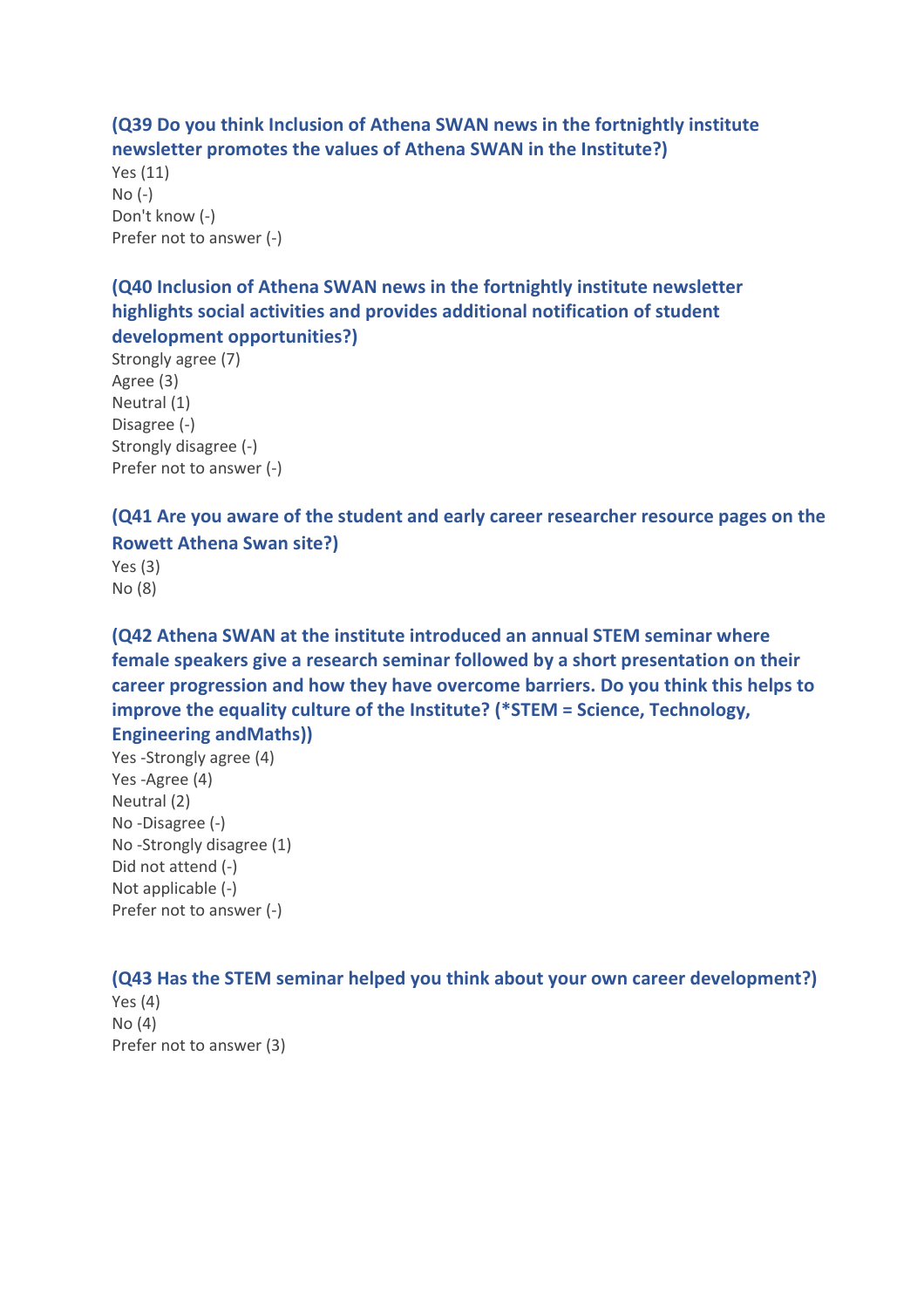## **(Q44 Do you think unconscious bias training seminars will help to improve the equality culture of the Institute?)**

Strongly agree (3) Agree (4) Neutral (3) Disagree (1) Strongly disagree (-) Prefer not to answer (-)

**(Q45 The Rowett has a policy, that where possible, meetings should occur within core working hours (10am-4pm). Do you think this helps accommodate flexible working hours?)**

Yes -Strongly agree (4) Yes -Agree (5) Neutral (2) No - Disagree (-) No - Strongly disagree (-) Did not know this policy existed (-) Prefer not to answer (-)

**(Q46 As a School we have introduced a family support award that allow staff to apply for up to £250 to pay for caring costs to facilitate attendance at conferences. This award has been expanded to include PhD students. Do you think the existence of this policy has helped to improve the equality culture of our Institute?)**

Strongly agree (7) Agree (1) Neutral (2) Disagree (1) Strongly disagree (-) Don't know (-) Prefer not to answer (-)

**(Q47 Athena SWAN has changed the role of the parental leave advisor to the family support advisor to accommodate additional caring responsibilities. Do you think this**

**better supports staff/student needs?)**

Strongly agree (5) Agree (1) Neutral (5) Disagree (-) Strongly disagree (-) Prefer not to answer (-)

**(Q48 Are there any other examples of policies or practices that you think have helped to improve the equality culture of our School?)** No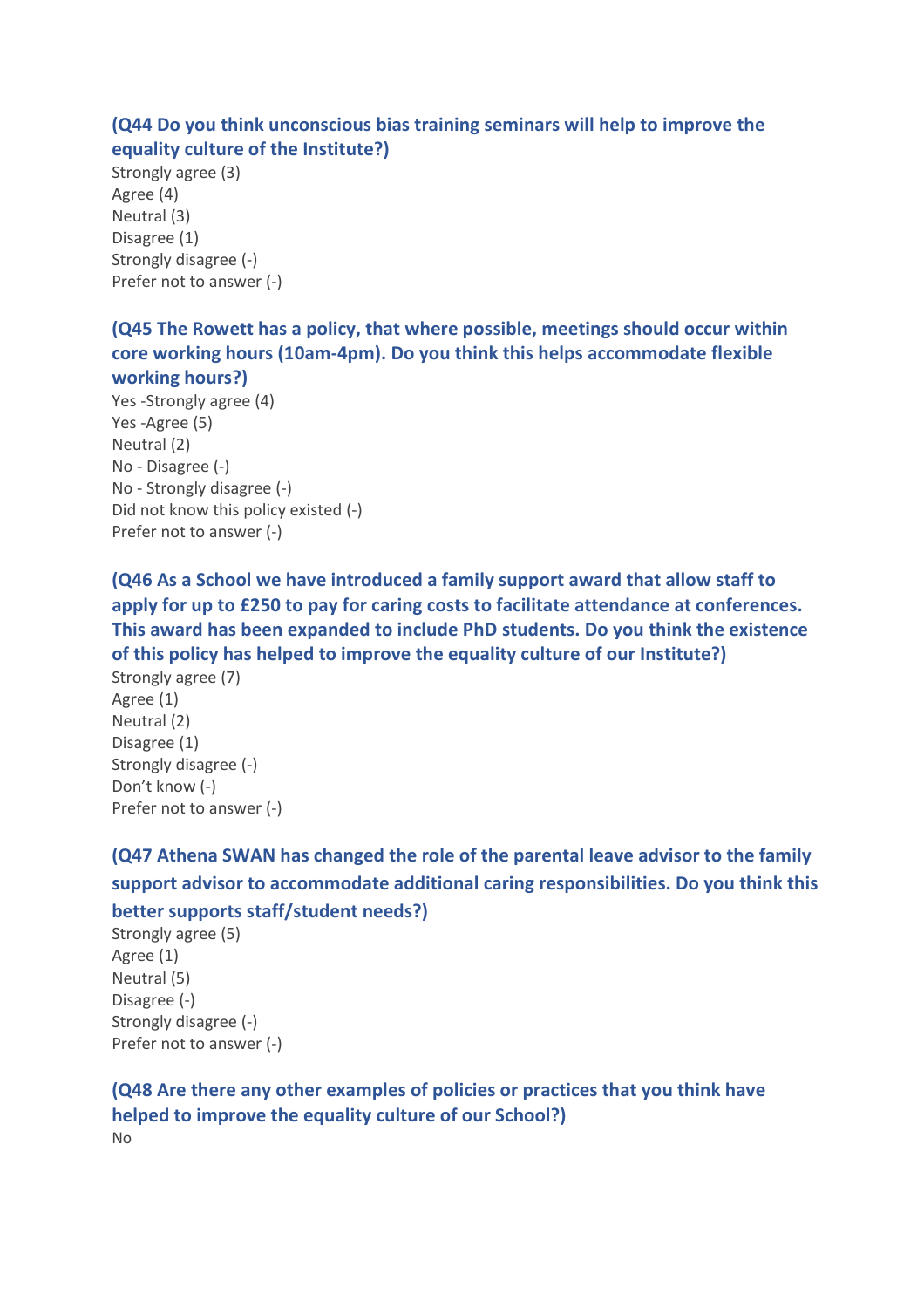**(Q49 Are there any other policies or practices that you think would help to improve the equality culture of our School?)** No

## **(Q50 What was the impact of closure of the building during lockdown on your research project?)**

No impact (-) Some delay (1) Moderate delay (3) Significant delay (7) Project termination (-) Prefer not to answer (-)

# **(Q51 As a result of the COVID pandemic, are you now worried about being able to complete your PhD studies on time?)**

Yes (4) No (6) Prefer not to answer (1)

## **(Q52 If yes, has your supervisor been able to reassure you and support you adequately with your concerns?)**

Yes (5) No (0) Not applicable (2) Prefer not to answer (0)

# **(Q53 Do you feel that you have been suitably supported by your supervisor during lockdown, subsequently during the resumption of laboratory work?)**

Yes (11) No (0) Prefer not to answer (0)

# **(Q54 Have you applied for an extension to your PhD as a result of the pandemic affecting your progress?)**

Yes (7) No - I don't need one (2) No - I did not know that was possible (0) Not applicable (2) Prefer not to answer (0)